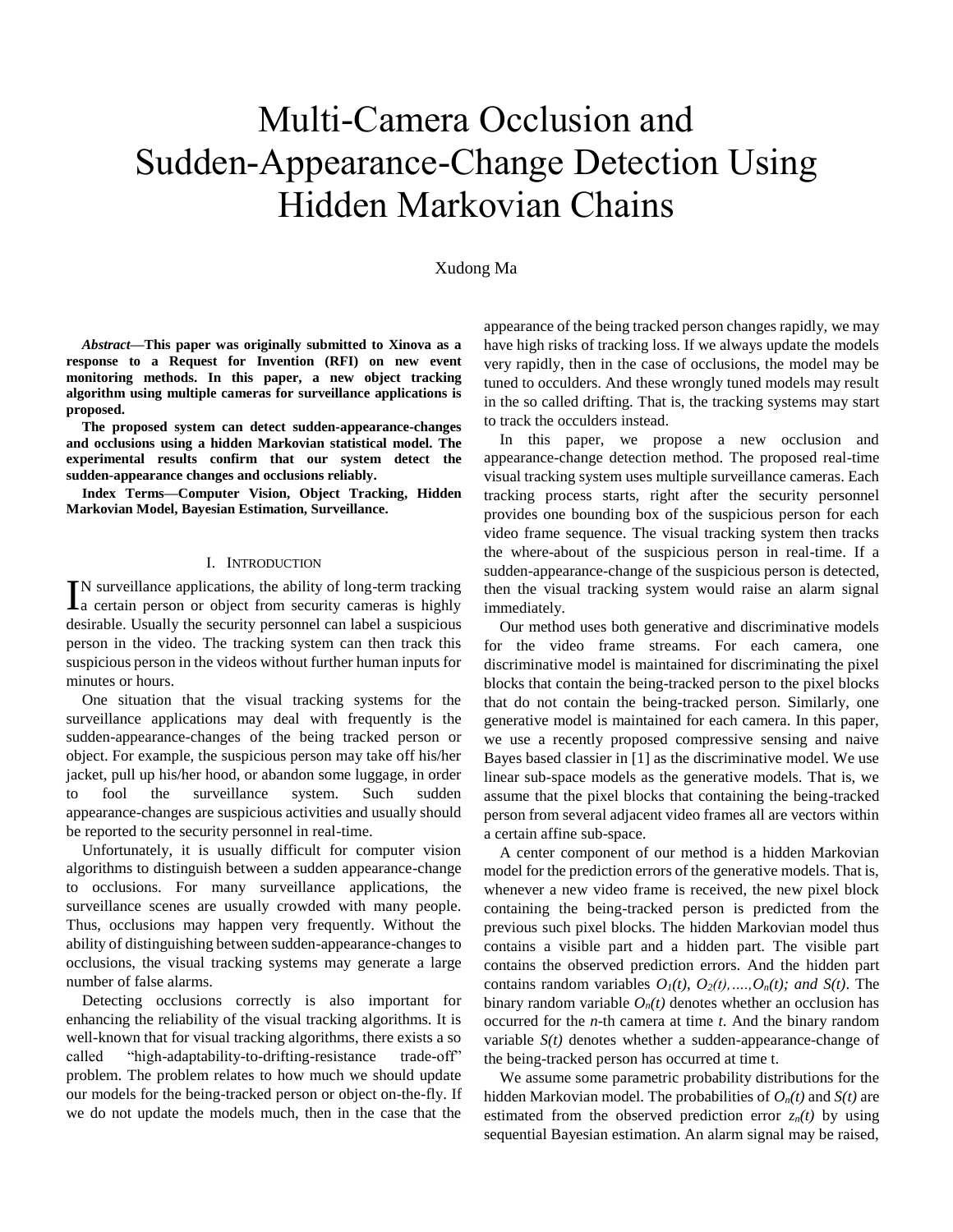if we detect a high probability of  $S(t) = 1$ , a sudden-appearance-change occurred. The estimated probabilities of  $O_n(t)$  and  $S(t)$  are also used for adjusting the learning rates of the discriminative and generative models. It should be intuitively clear that any appearance-change of the being tracked objects may result in significant prediction errors at the same time at all the cameras, but occlusions usually result in significant prediction errors only at a few cameras. Their probabilities can thus be estimated accordingly.

Please note that the above hidden Markovian statistical model is the centerpiece of the proposed occlusion and sudden-appearance-change detection methods. The statistical model works also well with other discriminative and generative models.

There is a large literature on visual tracking algorithms, such as [2], [3], [4]. We have no intention here to provide a throughout survey on the general visual tracking algorithms. The approaches of using multiple cameras for visual tracking have become attractive in the recent years, due to the availability of large quantities of low-cost commodity cameras. There are some previous discussions on visual tracking using multiple cameras. In [5] [6], approaches are discussed, where the responsibilities of tracking may be passed from one camera to another camera. In [7] [8], [9], [10], each camera obtains independently a statistical estimation of the location of the being tracked person or object. The independent estimations are then fused into a joint location estimation. In [11], video frames from multiple cameras are projected on a reference frame using homography transforms, such that the signals corresponding to the being tracked person or object may be added constructively.

The rest of the paper is organized as follows. In Section II, we discuss the proposed visual tracking system and the hidden Markovian model. In Section III, we present the sequential Bayesian estimation methods for the hidden Markovian model. Simulation results of the proposed method is provided in Section IV. Finally, some concluding remarks are presented in Section V.

### II. VISUAL TRACKING SYSTEM AND HIDDEN MARKOVIAN **MODEL**



Fig. 1. Block diagram of the visual tracking system

A block diagram of the proposed visual tracking system is

shown in Fig. 1. The system uses multiple cameras (only 2 are shown in Fig. 1). The system starts tracking a suspicious person, after the security personnel provides one bounding box of the suspicious person for each camera. For each camera, there is a real-time compressive tracking sub-system as in [1] (shown as classifiers in Fig.1). All such real-time compressive tracking subsystems work almost independently, except that their learning parameters  $\lambda$  are controlled by the center controller.

The learning parameters  $\lambda$  control how much each individual real-time compressive tracking subsystem should adopt their discriminative model after receiving each new video frame. As the being-tracked person changes his/her poses, orientations etc., the appearance of the person may change smoothly. Thus, each visual tracking sub-system may update its discriminative model according to each newly observed video frame. The parameter  $\lambda$ is a real number between 0 and 1. If  $\lambda = 1$ , then the tracking sub-system does not update its model. And if  $\lambda = 0$ , then the tracking sub-system build a new discriminative model totally based on the newly observed video frame. If  $0 < \lambda < 1$ , then the tracking sub-system updates the discriminative model using a linear combination of past observed video frames and newly observed video frame.

Our proposed method adjusts the learning parameters  $λ$  based on the probabilities of sudden-appearance-change P[*S(t)*]

and occlusions  $P[ o_n(t)]$ . Let us assume that we use *N* security cameras. Suppose at each time *t* = 1, 2.., we receive one video frame  $x_n(t)$ , where  $1 \le n \le N$ . Each tracking sub-system then finds one pixel block  $y_n(t)$  that contains the being-tracked person, where  $y_n(t)$  is a column vector. That is,  $y_n(t)$  is the vector obtained by stacking the pixels in the pixel block.

For each camera, we use one generative model (shown as predictors in Fig. 1). The predictor maintain an estimation of an affine subspace  $space_{n}(t)$ , such that all the past observed  $y_n(t-1)$ ,  $y_n(t-2)$ ,...roughly lie within this affine space. We can then define a prediction error  $z_n(t)$  as the distance of the newly observed  $y_n(t)$  to this affine space Space<sub>n</sub>(*t*). Note that there exists efficient algorithms for computing the affine space Space<sub>n</sub> $(t)$ , such as [12].

We may then estimate the probabilities of sudden-appearance-change  $\mathbb{P}[S(t)]$  and occlusions  $\mathbb{P}[o_n(t)]$ from  $z_n(t)$  based on the following hidden Markovian model. We assume that the probability density function of  $z_n(t)$ 

 $\mathbb{P}\left[Z_n(t)|S(t),On(t)\right]$  $\{ \exp(-x/\mu)/\mu, \}$ if  $S(t) = o_n(t) = 0$ {1/M Otherwise

Where  $S(t) = 1$  indicates that a sudden-appearance change has occurred at time *t* and  $o_n(t) = 1$  indicates that an occlusion has occurred at the *n*-th camera at time *t*. In other words, if  $S(t)$  =  $o_n(t) = 0$ , then the prediction error  $Z_n(t)$  is exponentially distributed. Otherwise, the prediction error  $Z_n(t)$  is uniformly distributed between *0* and *M*. We further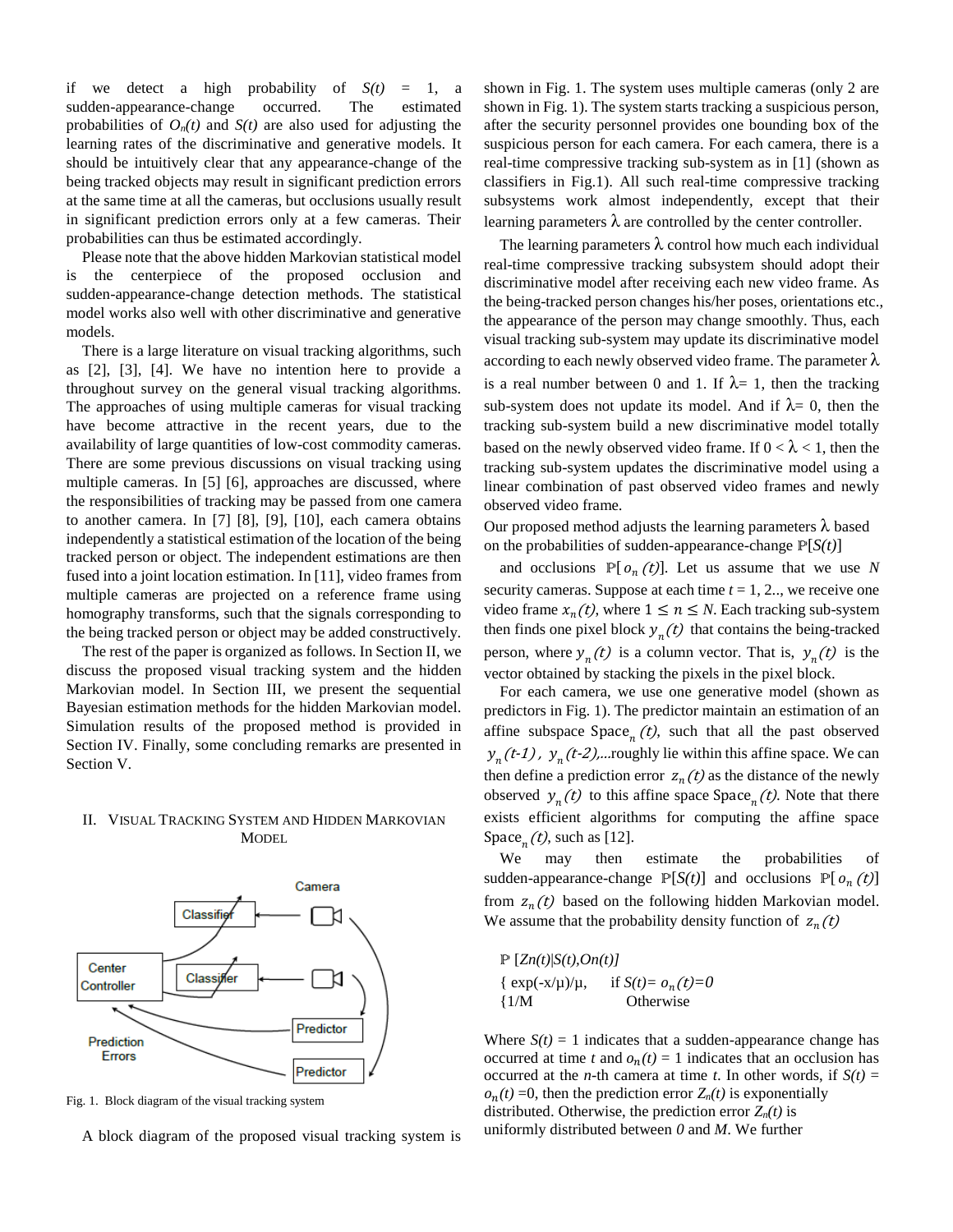assume that  $Z_n(t)$  and  $Z_m(t)$  are statistically independent conditioned on *S(t)* and  $O_1(t),...,O_N(t)$ , if  $n \neq m$ . We assume that each random process  $O_n(1); O_n(2), ..., O_n(t)$  is a Markovian random process. Similarly, We also assume that the random process *S(1); S(2),…,S(t)* is Markovian. We may then use the Bayesian decision methods to detect occlusions at each camera  $O_n(t)$  and the sudden appearance change of the being tracked person or object  $S(t)$  by computing the probabilities

$$
\mathbb{P}[S(t) = 1/Z_{I:N}(1:t)]
$$
  
=  $\mathbb{P}[S(t) = 1 | Z_{I:N}(1:t), Z_2(1:t), ..., Z_N(1:t)]$   
 $\mathbb{P}[O_n(t)=1 | Z_{I:N}(1:t)]$   
=  $\mathbb{P}[O_n(t) = 1 | Z_I(1:t), Z_2(1:t), ..., Z_N(1:t)]$ 

Where  $Z_n(1:t)$  denotes the collection of observer prediction errors  $Z_n(1)$ ,  $Z_n(2)$ ,...,  $Z_n(t)$ , and  $Z_{1:N}(1:t)$  denotes the collection of variables  $Z_I(1:t),..., Z_N(1:t)$ . We show in Section III that these probabilities can be recursively calculated in a very efficient way.

The proposed method raises an alarm signal, whenever the probability  $P [S(t) = 1 | Z_{1:N}(1 : t)]$  goes over a certain threshold. The method may also adjust the learning parameters  $\lambda$  of the compressive tracking sub-systems according to the probability  $\mathbb{P}$   $[O_n(t) = 1 | Z_{1:N} (1 : t)]$ . For example, we may set  $\lambda = 1$ , whenever the probability  $P [O_n(t) = 1 | Z_{1:N}) (1 : t)]$  is greater than 0:5.

#### III. RECURSIVE BAYESIAN ESTIMATION

In this section, we derive a recursive formula for calculating  $\mathbb{P} \left[ S(t-1), O_{1:N}(t-1) \right] Z_{1:N}(1:t-1)$ ] in Eq 1, where (a) follows from the Markovian properties of the statistical model.

#### IV. EXPERIMENTAL RESULT

We use one of the PETS 2007 (Tenth IEEE International Workshop on Performance Evaluation of Tracking and Surveillance) data-sets (available from [http://www.cvg.reading.ac.uk/PETS2007/data.html\)](http://www.cvg.reading.ac.uk/PETS2007/data.html). The data-set consists of 12000 video frames for 4 cameras 3000 video frames for each camera. A suspicious person enters the scene at roughly frame 500 and drops and leaves behind his backpack at roughly frame 850.

$$
\mathbb{P}\left[S(t), O_{1:N}(t)|Z_{1:N}(1:t)\right] = \frac{\mathbb{P}\left[S(t), O_{1:N}(t), Z_{1:N}(1:t)\right]}{\mathbb{P}\left[Z_{1:N}(1:t)\right]} \propto \mathbb{P}\left[S(t), O_{1:N}(t), Z_{1:N}(t) | Z_{1:N}(1:t-1)\right]
$$
\n
$$
\propto \mathbb{P}\left[S(t), O_{1:N}(t), Z_{1:N}(t)|Z_{1:N}(1:t-1)\right]
$$
\n
$$
= \sum_{S(t-1), O_{1:N}(t-1)} \mathbb{P}\left[S(t), O_{1:N}(t), S(t-1), O_{1:N}(t-1), |Z_{1:N}(1:t)| | Z_{1:N}(1:t-1)\right]
$$
\n
$$
= \sum_{S(t-1), O_{1:N}(t-1)} \mathbb{P}\left[S(t-1), O_{1:N}(t-1), |Z_{1:N}(1:t-1)\right]
$$
\n
$$
\times \mathbb{P}\left[S(t), O_{1:N}(t)| S(t-1), O_{1:N}(t-1), Z_{1:N}(1:t-1)\right]
$$
\n
$$
\cong \sum_{S(t-1), O_{1:N}(t-1)} \mathbb{P}\left[S(t-1), O_{1:N}(t-1), |Z_{1:N}(1:t-1)\right]
$$
\n
$$
\times \mathbb{P}\left[S(t), O_{1:N}(t)| S(t-1), O_{1:N}(t-1)\right] \mathbb{P}\left[z_{1:N}(t)| S(t), O_{1:N}(t)\right]
$$

 $(1)$ 

We observe that the real-time compressive tracking systems with a fixed learning parameter in the prior art [1] do have the drifting problem as shown in Fig. 2. We show in Fig. 3 that such drifting problem can be avoided by the algorithm proposed in this paper. The occlusion event around frame 577 is detected by our algorithm very clearly with the corresponding probability close to 1.

The proposed algorithm also detects the unusual behavior of the being-tracked person at frame 851 (with the corresponding probability higher than 0:9). The proposed algorithm is able to track the whereabout of the suspicious person as shown in Figs. 4, and 5, where each figure shows the tracking results at one camera. In all the above experimental results, the tracking results are shown as red bounding boxes. And the frame indexes are labelled in all the images.

#### V. CONCLUSION

The paper discusses a visual tracking algorithm to detect sudden-appearance-change and occlusions. By experimental results, we show that the proposed algorithm can reliably detect the suddenappearancechange and occlusion events. Such reliable estimations can also be used to avoid the drifting problems.

#### VI. ACKNOWLEDGEMENT

This research was originally submitted to Xinova, LLC by the author in response to a Request for Invention. It is among several submissions that Xinova has chosen to make available to the wider community. The author wishes to thank Xinova, LLC for their funding support of this research.

More information about Xinova, LLC is available at [www.xinova.com.](http://www.xinova.com/)

#### I. REFERENCES

[1] K. Zhang, L. Zhang, and M.-H. Yang, "Real-time compressive tracking," in 12th European Conference on Computer Vision (ECCV), October 2012. [2] V. R. D. Comaniciu and P. Meer, "Kernel-based object tracking," IEEE Transactions on Pattern Analysis and Machine Intelligence, vol. 25, no. 5, 2003.

[3] S. Avidan, "Support vector tracking," IEEE Transactions on Pattern Analysis and Machine Intelligence, vol. 26, no. 8, 2004. [4] ——, "Ensemble tracking," IEEE Transactions on Pattern Analysis and Machine Intelligence, vol. 29, no. 2, 2007. [5] M. Quaritsch, M. Kreuzthaler, B. Rinner, H. Bischof, and B. Strobl, "Autonomous multicamera tracking on embedded smart cameras," Journal on Embedded Systems, January 2007.